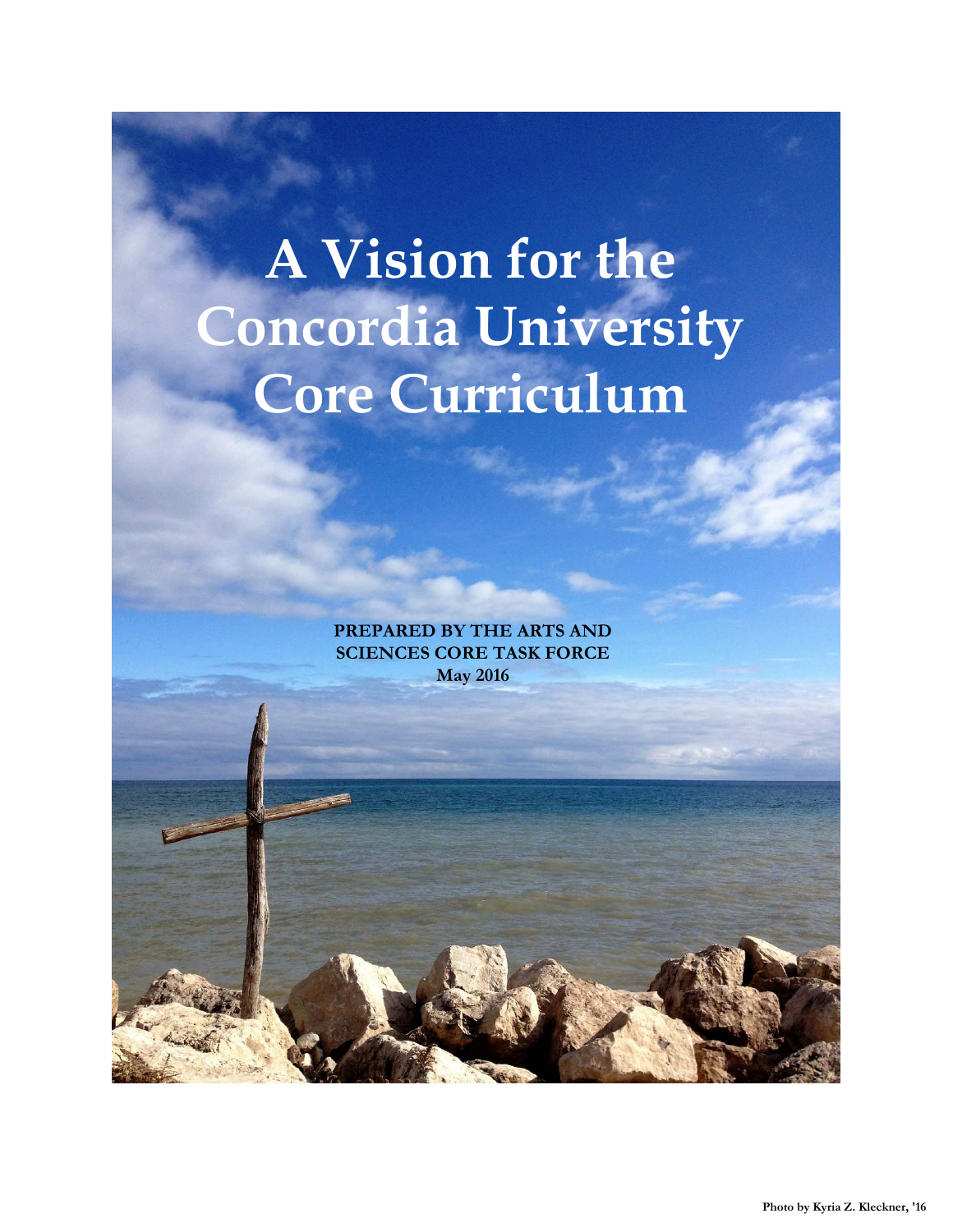# **A Vision for the Concordia University Core Curriculum**

# **INTRODUCTION**

The School of Arts and Sciences (SAS) established a Core Task Force to evaluate Concordia's Core Curriculum, building on the deliberations arising from two independent entities: Concordia's Core Curriculum Committee (CCC) and a SAS faculty-initiated exploration of the liberal arts as taught from a Christian perspective. While the facultyinitiative had suggested some weaknesses in Concordia's Core, the University Liberal Arts Outcomes (ULAOs) proposed by the CCC clarified three major flaws in the current configuration, which pose serious obstacles to both effectiveness and assessability:

- 1. Core requirements are overly-distributive and lacking in integrative logic.
- 2. Students often obviate common courses through a variety of means (AP, CLEP, transfer credit, etc.).
- 3. The original intended structure and sequencing of courses are simply impractical for many students.

Thus, we decided that before we were ready to examine the ULAOs as a workable assessment tool, we needed to radically re-envision the structure of the Core itself. Building on the Arts and Sciences faculty initiative already underway to examine our understanding and application of the Liberal Arts, the committee engaged in a series of steps to sketch, in broad strokes, what a new Core Curriculum should look like (see "Committee Action Report" document, Appendix A).

In developing a vision of the University Core Curriculum to provide context to the ULAOs as developed by the University Core Curriculum Committee, the Core Task Force therefore utilized the following materials as guiding documents. These define Concordia's mission, the institutional vision, and the requirements for outside accreditation as a university.

#### **University Mission Statement**

#### *Concordia University is a Lutheran institution of higher education committed to developing students in mind, body, and spirit for service to Christ in the church and in the world.*

The mission statement, by definition, articulates the university's vision of its purpose, to which all programs adhere and contribute. The Core Curriculum, as a common program, bears particular responsibility for addressing this goal and providing a consistent and unifying influence across the entirety of the student population.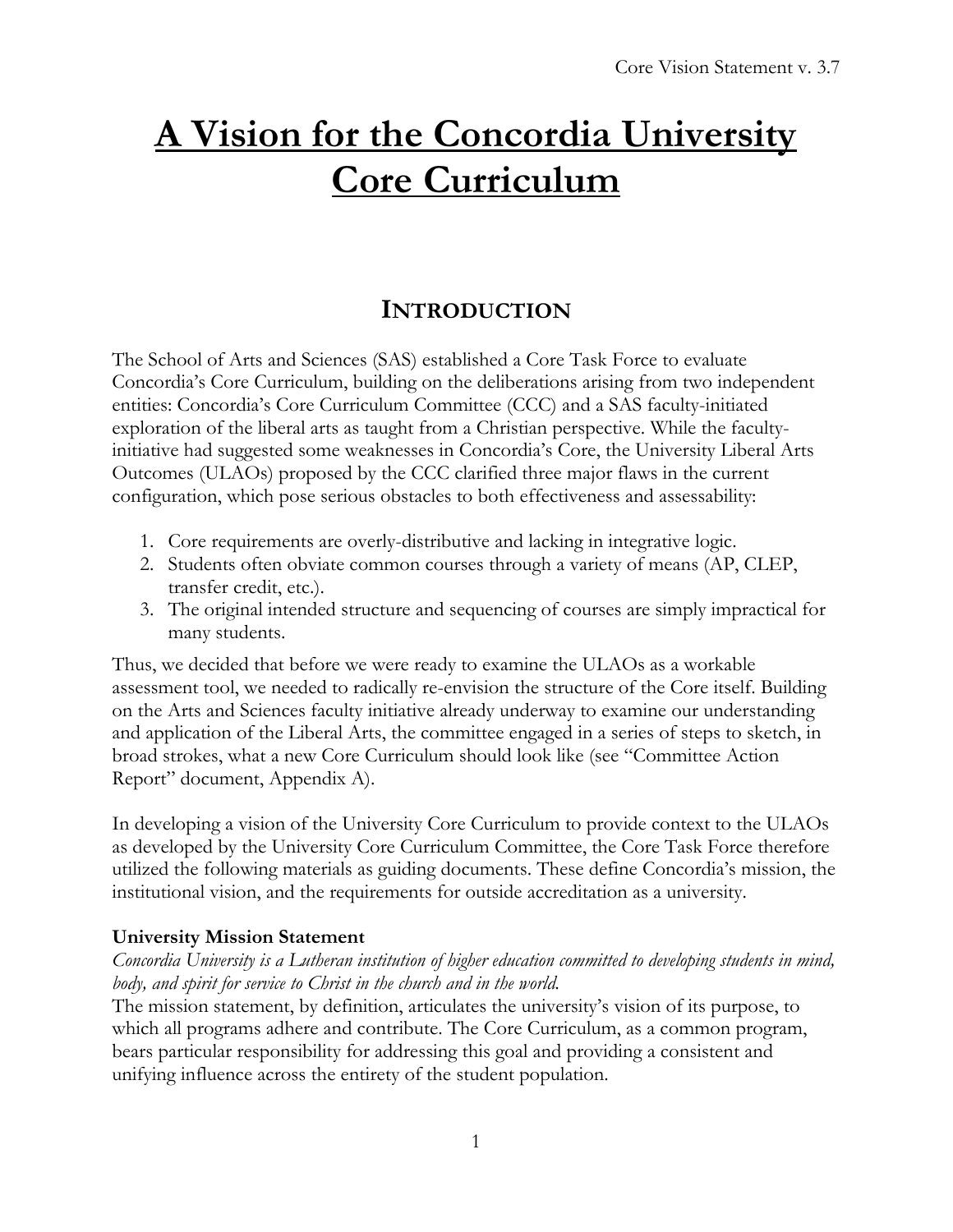#### **Mission Vision Themes**

As part of the cyclical Strategic Planning process, Administration has developed a document called "The University Mission Themes," that defines the university's goals as well as the Key Performance Indicators (KPIs) that measure progress toward meeting them at the institutional level. As a governing document for university planning and development, any new or revised Core must meet the standards it defines and consciously be constructed to fulfill the curricular goals it outlines. (see Appendix D and E)

#### **Core Values**

Prior to the newly-developed Mission Vision Themes, the Core Values functioned as the primary set of guiding principles for the university. They defined the essence of a Concordia education as one that is Christ-Centered, focused on Truth & Integrity, academically Excellent, and grounded in Service. While these Core Values have been expanded in (and in some ways superseded by) the Mission Vision Themes, they still represent foundational values for all faculty and programs. (See Appendix F)

#### **Requirements from the Higher Learning Commission**

Criterion 3b in the report requirements for university accreditation by the Federal Higher Learning Commission addresses the nature, structure, and composition of a Core Curriculum and its assessment. The criteria it outlines require the demonstration of five central qualities:

- 1. The Core Curriculum must be substantially and identifiably grounded in the school's mission, and reflect the offered programs of study.
- 2. The purpose, structure, and content of the Core Curriculum should reflect the university's identity and mission, and be defined in clear intended learning outcomes.
- 3. The Core Curriculum needs to address analysis, communication, creative work, various modes of inquiry, and "skills adaptable to changing environments."
- 4. The Core should provide students with a broad exposure to "human and cultural diversity."
- 5. Scholarship, creative activity, and the discovery of knowledge should be central to the Core Curriculum, though shaped in a way that reflects the university's mission.

#### See Appendix G.

The following sections, then, are meant to proceed logically from one to another. The guiding documents above provide a sense of the institutional priorities a Core Curriculum should address, as outlined in the following narrative. That narrative, in turn, defines the ideas and themes we believe should be explored in the Core, which (along with an in-depth study of core curriculum practices at peer institutions) helps us understand the structural characteristics that will make the program effective. With these ideas established, the ULAOs function integrally as a measurement tool by which to evaluate and assess the degree to which our classes meet the needs of our students and the mission of the university.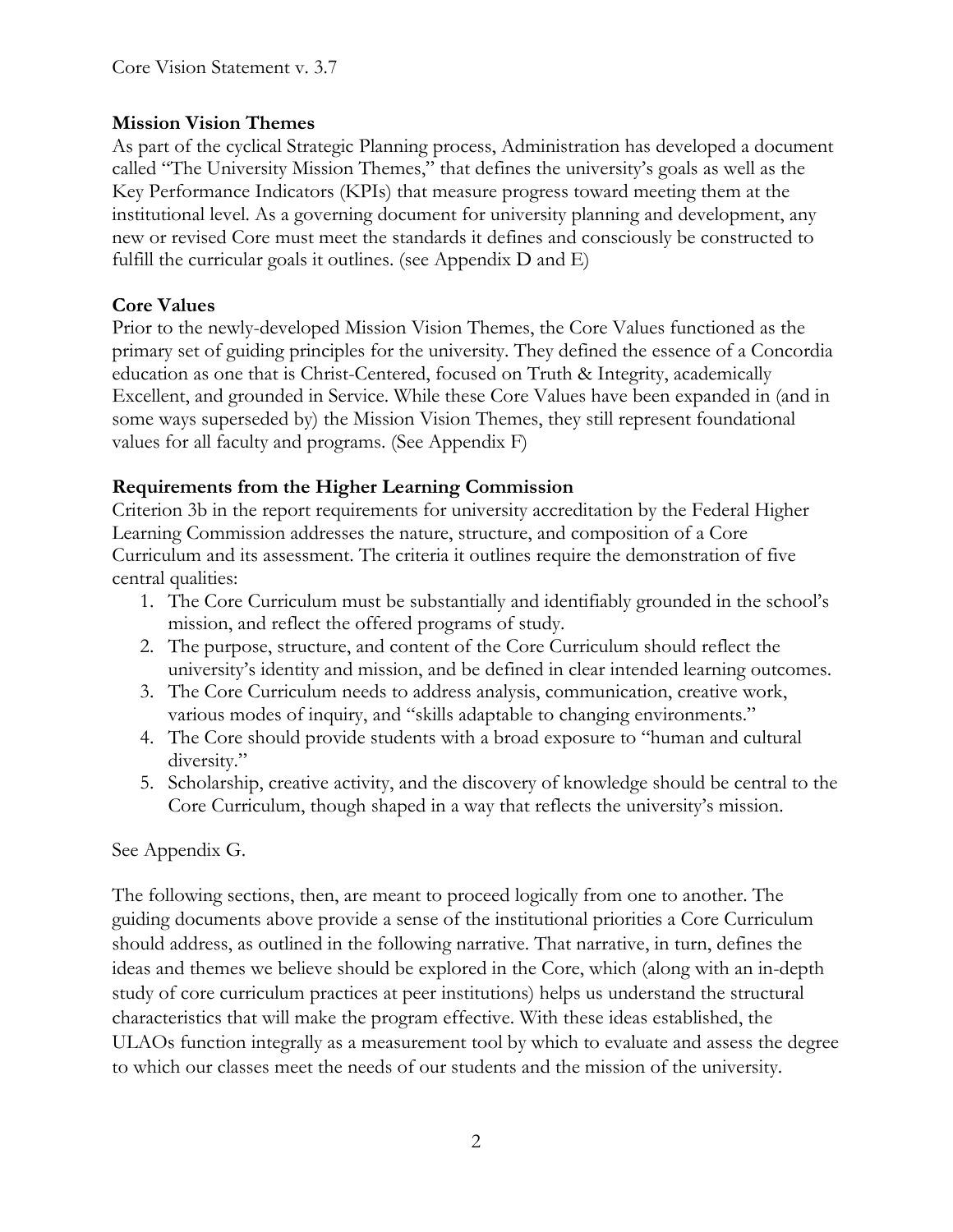# **INSTITUTIONAL PRIORITIES**

*Therefore let all of us, of all ranks and positions, harmonize our minds and our wills, let us join together our work and studies, and support each other by mutual duties. For just as otherwise no community can flourish or endure for long, so the civil administration and that of schools cannot be torn apart and divided without danger to the state….God will approve of this joining together, and He will favor and promote our efforts, studies and work therein, guiding it all towards the praise of His holy name and towards the increase of the Church of Jesus Christ.*

—Philipp Melanchthon

The Core Curriculum of Concordia University takes the four following concerns as central to a student's education. The ultimate goal is to form a distinctive identity in our graduates that they may carry the university's mission out into their families, communities, workplaces, and the world at large.

#### **Mission**

As a "Lutheran higher education community committed to helping students develop in mind, body, and spirit for service to Christ in the Church and the World," the development of "mature Christian students" forms the *raison d'etre* for Concordia. The Core Curriculum functions as a primary means of fulfilling this mission. A Liberal Arts education at Concordia represents a broad course of study directed at educating the whole person by developing skills necessary for future careers and providing insights that shape Christian citizens for a global society.

#### **Liberal Arts**

The Liberal Arts are the foundation and hallmark of Lutheran education. At its heart, an education in the liberal arts (*artes liberales*, i.e., arts befitting a free person) was designed to prepare citizens for an active life of Christian public service, an invaluable goal in modern democratic society. The founders of Lutheran education urged learning in the redesigned Protestant university to cover a broad range of disciplines so that students could gain a full understanding of the world that is "genuine and useful for humankind."

#### **Programs and Majors**

The Core curriculum has a dual purpose as a constituent part of a student's college career: it is both preparatory for, and complementary to, the education students receive in major programs and areas of study. In its preparatory function, it serves to provide foundational skills, knowledge, and background on which programs can build. As complementary it gives students cultural context, modes of inquiry, and opportunities for spiritual growth that enhance the many vocations they will fill in life.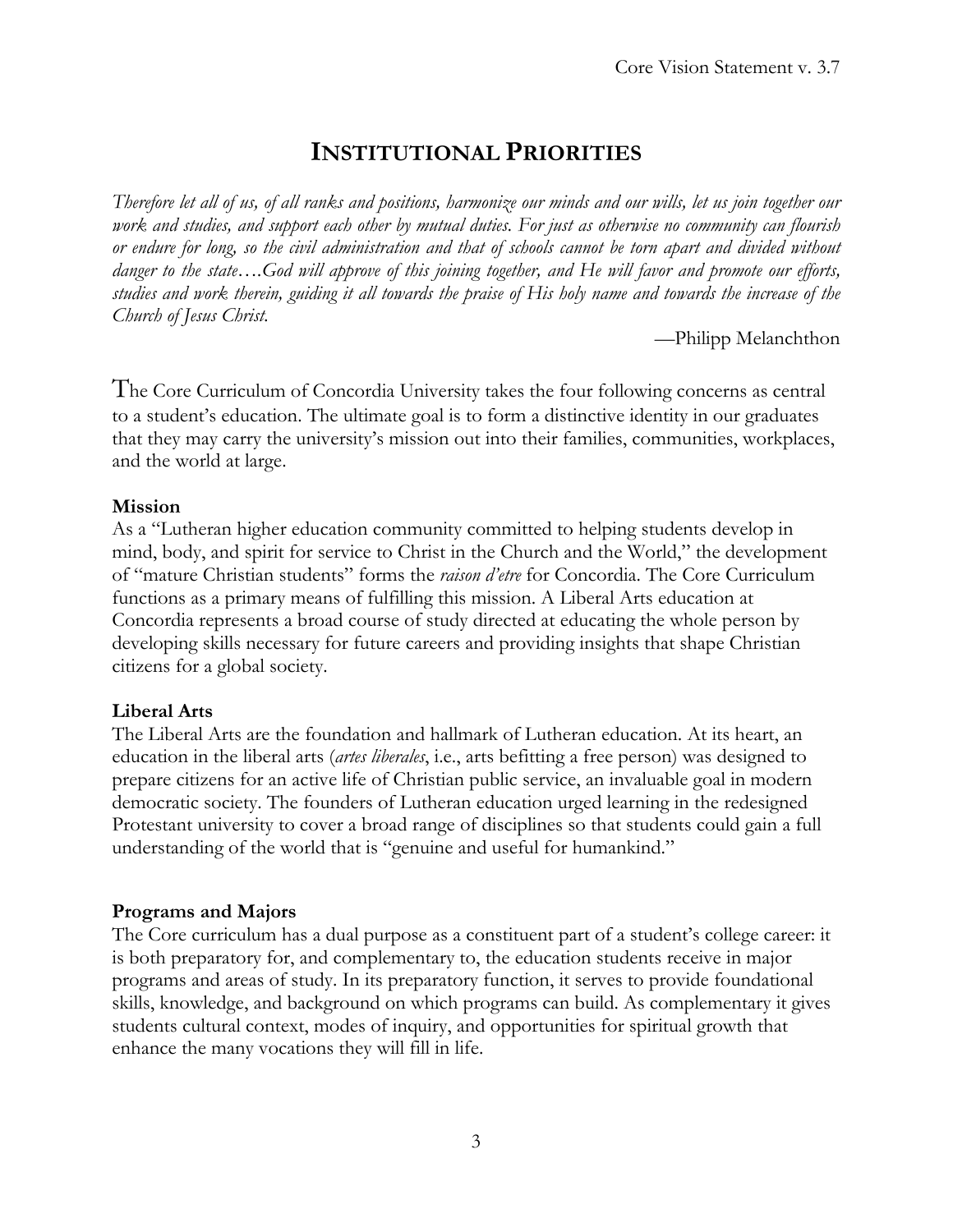#### **Development of the individual**

Luther said, "Every occupation has its own honor before God as well as its own requirements and duties." As part of our commitment to this ideal, the Core Curriculum's design provides a framework for continued learning, development, and growth in a lifelong pursuit of Vocation. This reflects our understanding that all of us are called by God to labor for the common good of society and for the welfare of our neighbor as a means to accomplish His will. The Core also provides students, through a study of the liberal arts, a broad understanding of their place in the world and a substantial augmentation to major programs of study. Thus, the Core Curriculum provides a meaningful, unifying influence for all Concordia graduates.

# **CORE THEMES**

As a program of integrative knowledge based on the priorities above, the Core Curriculum addresses common ideas and questions through the methodologies, content, and approaches of many different disciplines. Rather than focusing exclusively on a field coverage model that bases requirements on academic areas of study, the Core should take the following six themes as central to the projects of intellectual inquiry and growth among our students:

#### **Faith**

Students will explain and analyze the basic tenets of the Christian faith and will apply the Christian worldview to consider the paradox of humans as eternal souls in a mortal world. Students are encouraged to use this understanding to shape engagement with historical and contemporary issues in the world around them.

#### **Society and Culture**

Students study the human interactions that form the basis of daily life, in order to develop a sense of citizenship in a global society. This should provide context for leading meaningful lives and making significant contributions to the church and the world through individual vocation.

#### **Human Creativity and Expression**

Students learn to appreciate and comprehend the aesthetic expression of others throughout time and also explore how to express the complex aspects of human experience through a variety of media.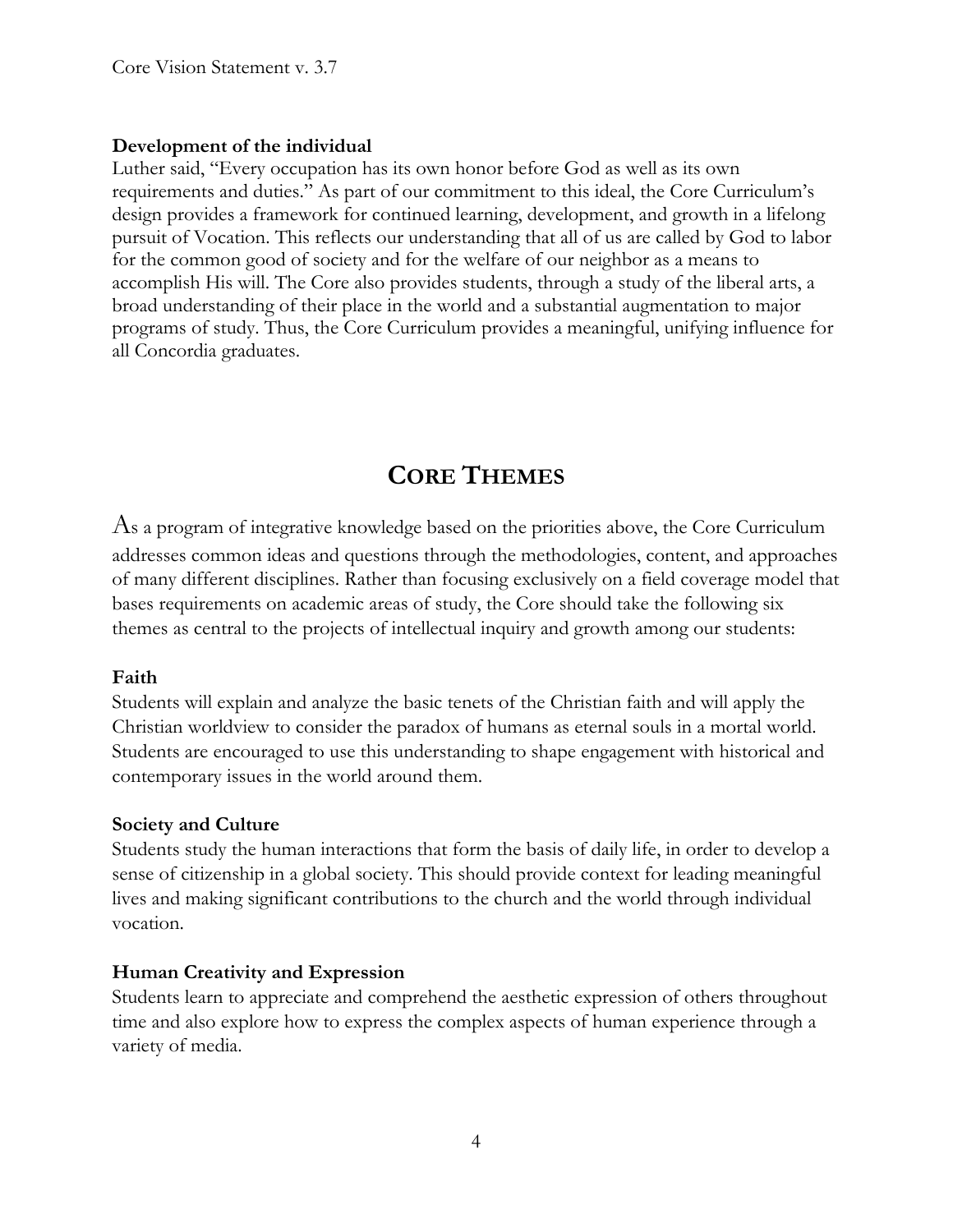#### **The Natural World**

Students study the laws, language, and patterns of the natural world in order to understand their responsibility of its stewardship. To this end, they will think rationally, critically, and creatively to analyze problems and propose potential solutions.

#### **Human Beings and Being Human**

Students study the interactions among the various aspects of being human. The understanding of human health & wellness, the workings of the human body, human thought, and psychology serves as the foundation for a joyful life of service.

#### **Communication and Language**

Students will develop skills in both oral and written communication, developing knowledge of different communication/language systems, in order to employ cogent, coherent, and accurate language for both general and specialized audiences.

# **THE DEFINING ATTRIBUTES OF APPROACH AND STRUCTURE**

*There is only one thing lacking, and that is the earnest desire to train young people and to benefit and serve the world with well-bred men and women…If we miss this opportunity, we may perhaps find our hands tied later when we would gladly attend to it, and may be compelled in vain to suffer, in addition to the loss, the pangs of remorse forever.*  -Martin Luther

As part of this initial study, the Core Task Force carefully examined the core curricula of approximately 25 institutions, many of which have undertaken a similar restructuring process to ours within the last decade. These schools are largely peer institutions in terms of identity, size, and program offerings, though several are also highly selective schools that represent a level of national reputation and excellence that Concordia should aspire to achieve. Based on our evaluation of what would work best with our programs and with our unique identity and mission, the committee identified five attributes that should define Concordia's approach to, and construction of, a new university core.

#### **Integration with Faith and Mission**

The Core Curriculum builds on the tradition of Christian liberal arts education as a primary means of fulfilling the university's mission. As such, the Core should be a broad curriculum that lays a foundation for students to serve Christ in the Church and in the world by educating them in the Lutheran Christian worldview, developing cultural awareness, and fostering habits of mind necessary for responsible citizenship and stewardship.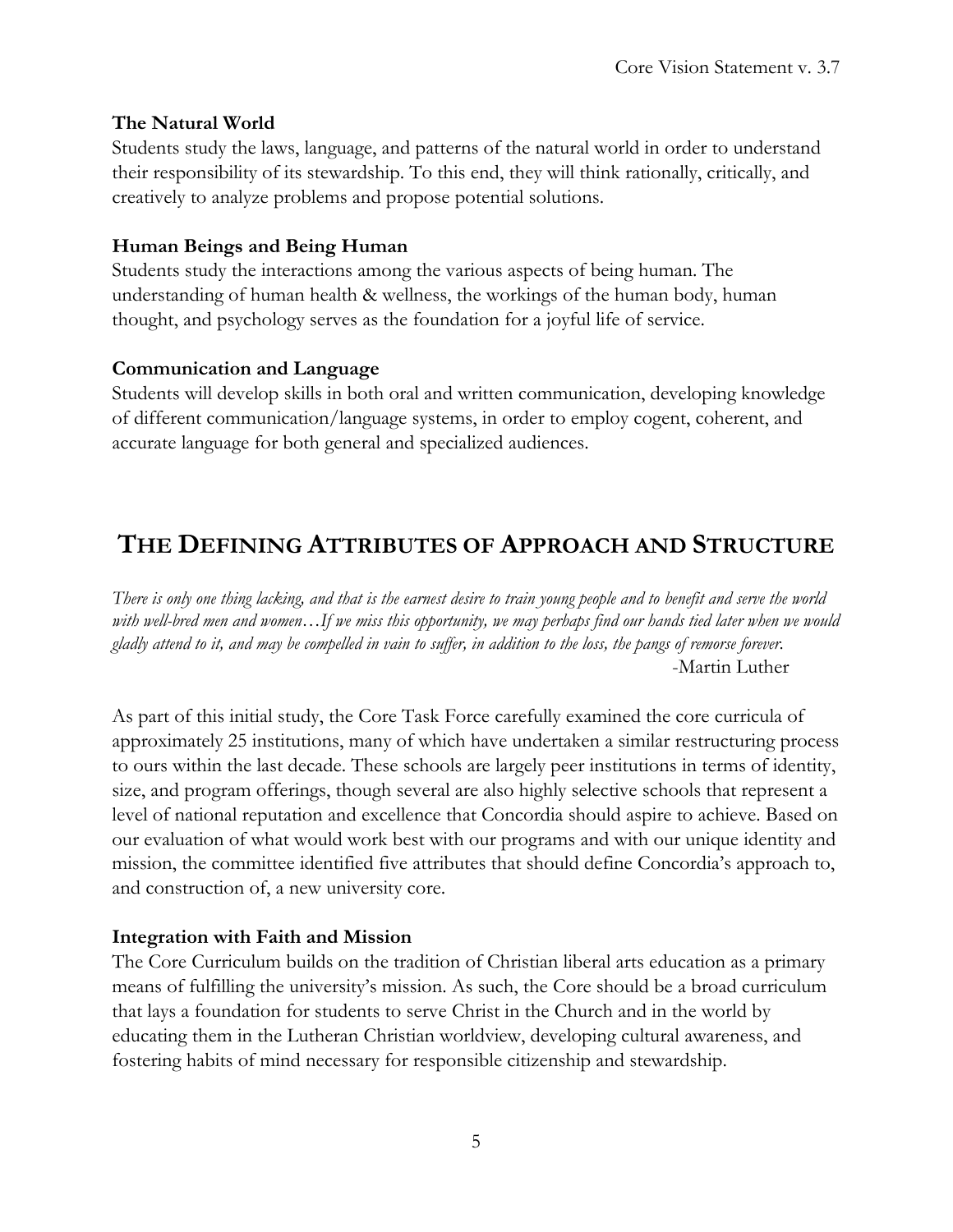#### **Unity and Flexibility**

Some courses will be required of all students to achieve a common experience and vision. At the same time, within many areas of the Core students will have options for fulfilling requirements based on interests and major programs of study. Accommodations will be made for transfer students without compromising Concordia's mission.

#### **Logical Sequencing**

Rather than an unrelated collection of courses, the Core Curriculum should promote sustained, directed thinking over each student's college career. Courses will be sequenced not only to promote continuity and development within a liberal arts framework, but also to support and enhance student programs and majors.

#### **A Unified, Meaningful Freshman Experience**

In order to promote the university community and shape the engagement, attitudes, and habits of mind common to a Concordia education grounded in the Lutheran tradition and approach to learning, students will have an introduction to these ideas sometime in their first two semesters. An equivalent experience is equally important, and will thus be provided, for transfer and non-traditional students. The Core Curriculum will include courses to meet these students' needs.

#### **Interdisciplinary Content and Courses**

The Core Curriculum will contain courses that bridge traditional disciplines and areas of study. These courses would not be organized around requirements in particular areas of study, but around major themes and ideas that can be addressed from many perspectives.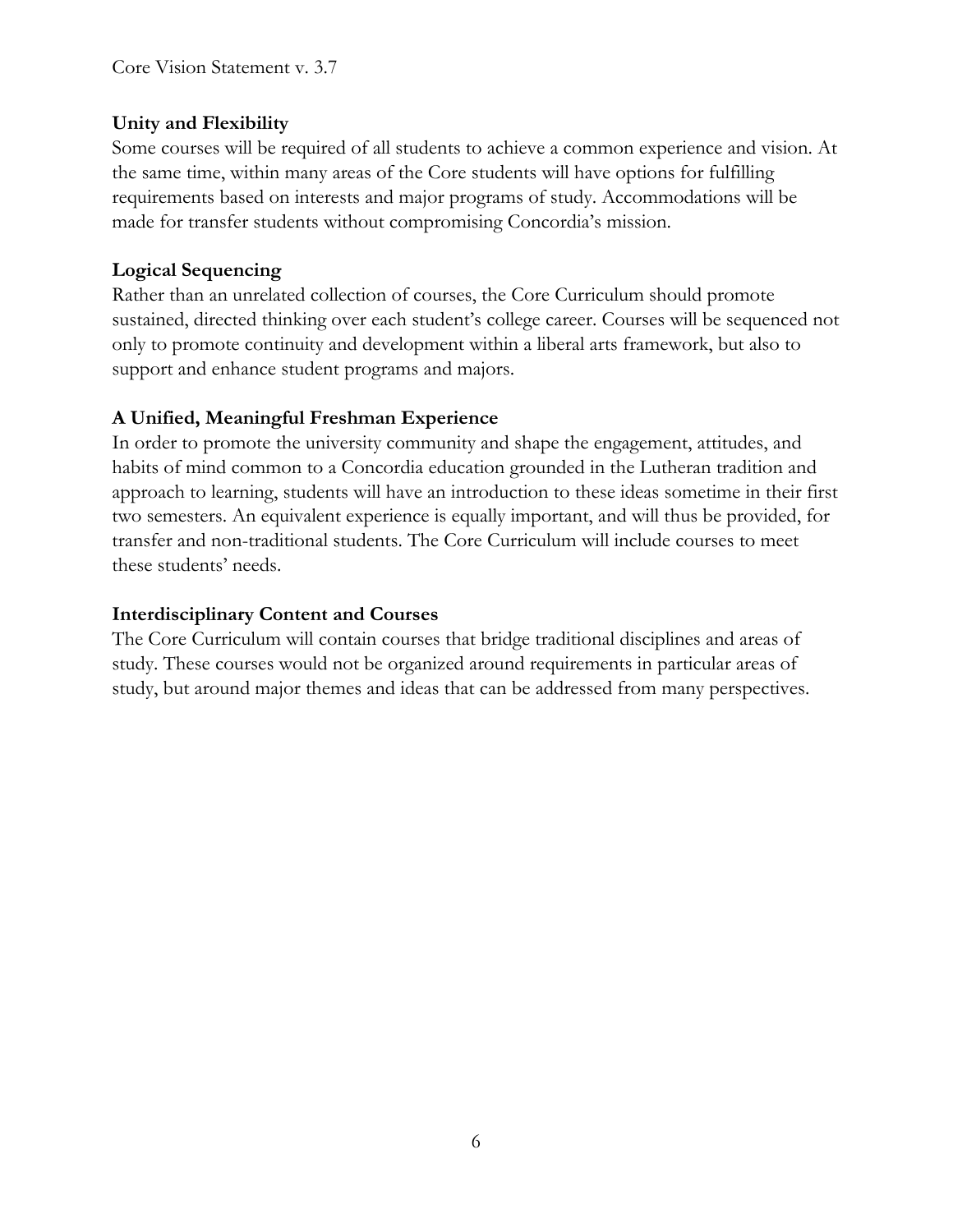# **UNIVERSITY LIBERAL ARTS OUTCOMES (ULAOS)**

The University Liberal Arts Outcomes represent a substantial effort undertaken by the Concordia Core Curriculum Committee over the course of three semesters, FA14 through FA15. This standing committee, made up of representatives from each of the schools at the university, collaborated to create a set of learning outcomes by which we could measure the effectiveness of an ideal Core Curriculum. The CTF believes that this is a very strong document and has presented it here with only minor modifications. The ULAO's have been reorganized to reflect a logical progression from the broadest, mission-focused ideas to the most specific, concrete skills. In doing so, the CTF thought it necessary to add one additional ULAO, "Worldview Proficiencies," as a sort of bridge between "Christian Faith" and "Global Citizenship."

#### **University Liberal Arts Outcome 1: Christian Faith**

*The student will explain and analyze the basic tenets of the Christian faith and will apply the Christian worldview and Christian doctrines to current situations (personal, professional and societal) and to historical problems and situations.*

#### **Core Proficiencies**

The student will:

1a. demonstrate accurate knowledge of Bible content and the centrality of Christ to its meaning;

1b. classify biblical teachings into a coherent body of Christian doctrine;

- 1c. apply biblical teachings to contemporary and historical situations ;
- 1d. analyze problems and moral dilemmas using evidence gathered from Christian doctrine and practice;

1e. articulate a biblical theology of the body, including the dignity of human life, the place of human sexuality, and godly ways of disciplining the body;

1f. demonstrate a biblical understanding of human nature in relationship to the Gospel.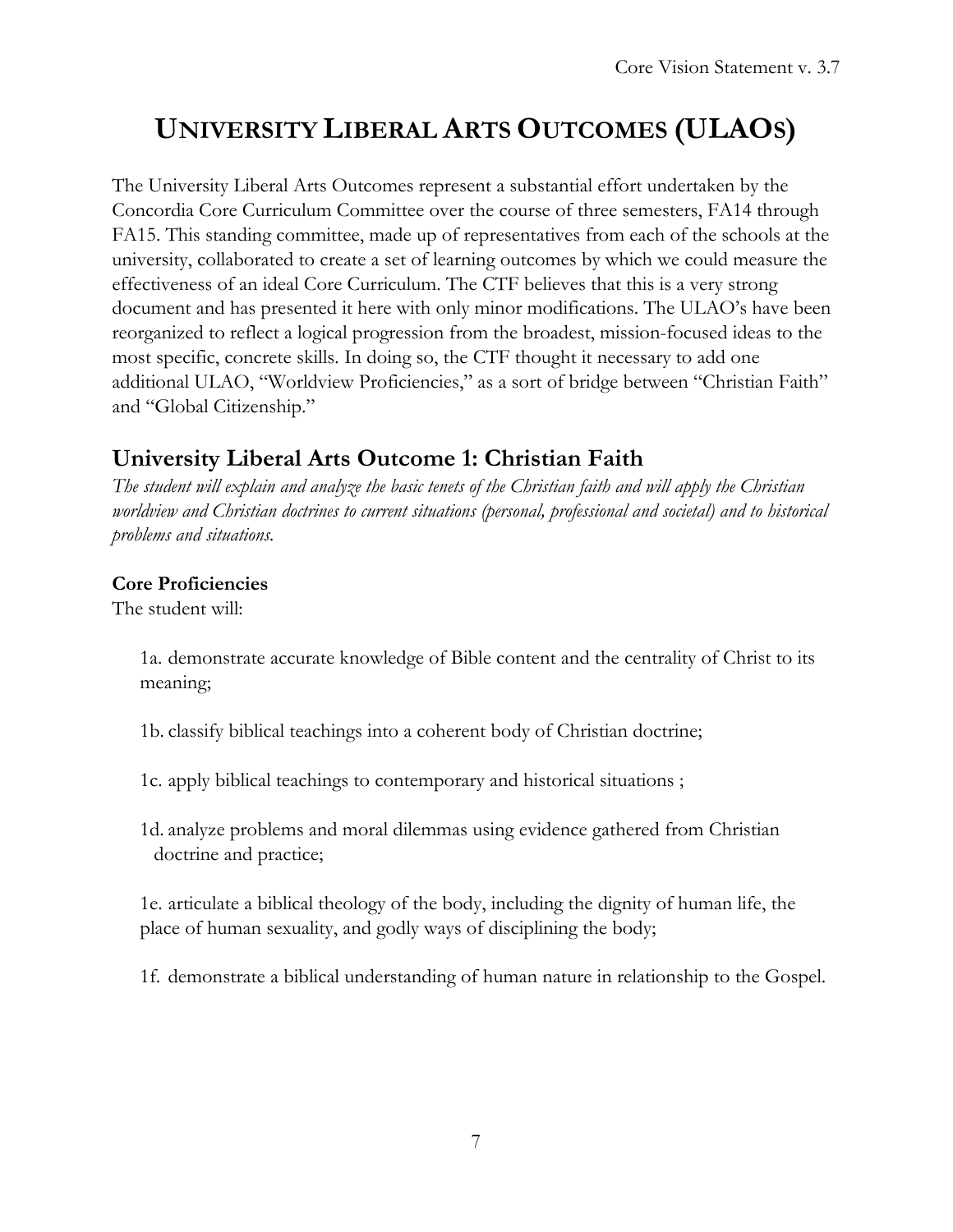# **University Liberal Arts Outcome 2: Worldview Proficiency**

*The student will be able to identify a variety of major worldviews (e.g. materialism, Eastern mysticism, idealism, deism and postmodernism) and evaluate their congruence (or lack thereof) with a Christian understanding of the world.* 

#### **Core Proficiencies**

The student will:

- 2a. develop the ability to identify and correctly categorize a variety of important worldviews;
- 2b. use conceptual analysis and logic to understand the major claims and implications of these worldviews;
- 2c. effectively compare and contrast these worldviews with an informed Christian understanding of the world;
- 2d. gather evidence and construct logical arguments for or against various worldviews;
- 2e. know how a thoughtful Christian can defend his or her faith against rival worldviews.

## **University Liberal Arts Outcome 3: Service and Global Citizenship**

*Students will demonstrate proficiency in local and global citizenship, including evaluation of what constitutes citizenship and a description of how various societies have organized and identified themselves across time and space.* 

#### **Core Proficiencies**

The student will:

- **3a.** describe historical and contemporary political and economic systems, in the United States and abroad;
- **3b.** identify and describe social and cultural constructs of different peoples around the world, both past and present;
- **3c.** demonstrate stewardship by identifying a political, economic, humanitarian, environmental, bio-ethical or public health challenge in a particular geographical area or across countries and cultures; describe the challenge based upon evidence compiled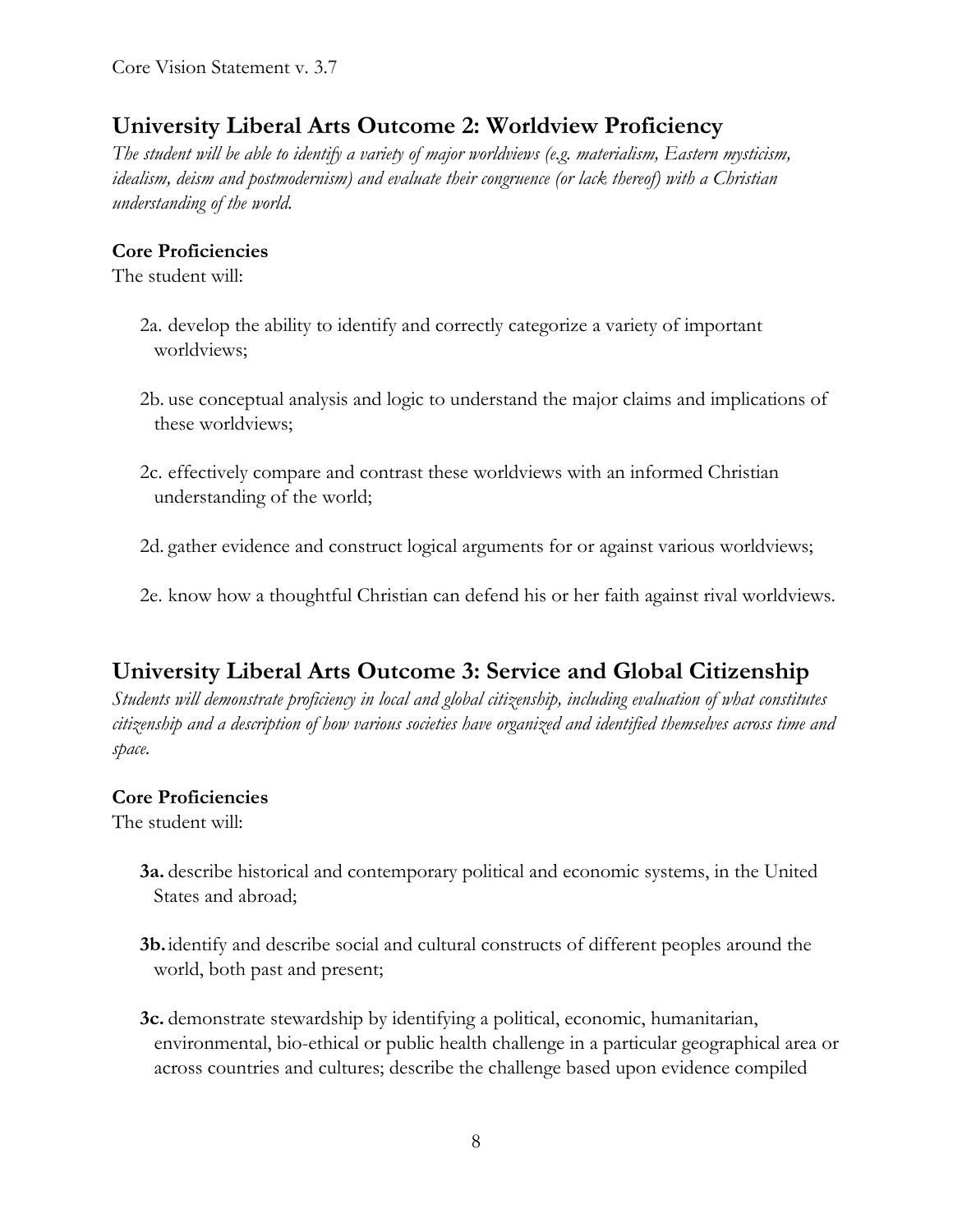through research; and articulate a position, solution or action plan to address that challenge;

**3d.** Apply cultural understanding and demonstrate civic participation domestically or abroad in public affairs, the community, or in a service-learning project, and use either a spoken or written narrative to identify personal faith-based insights and values gained.

# **University Liberal Arts Outcome 4: Integrated Disciplinary Knowledge**

*Students will consolidate learning from different core fields to discover and explore concepts and questions that bridge these areas of learning. Core fields of study include the natural sciences, mathematics, social sciences, humanities, history, languages, theology, health and human performance, and the visual and performing arts.* 

#### **Core Proficiencies**

The student will:

- **4a.** study the human condition through the humanities, social sciences and natural sciences;
- **4b.** use discipline-specific methods of inquiry and debate;
- **4c.** identify and describe sound knowledge of human health and wellness (mental, physical and spiritual) that includes service to others;
- **4d.** articulate an understanding of the aesthetic qualities in human creative endeavors and in God's creation.

# **University Liberal Arts Outcome 5: Critical Thinking/Creative Problem Solving**

*Students will think rationally, critically, and creatively to research and analyze a problem, and to propose potential solutions.*

#### **Core Proficiencies**

The student will:

**5a.** identify and frame a problem or question in selected academic disciplines;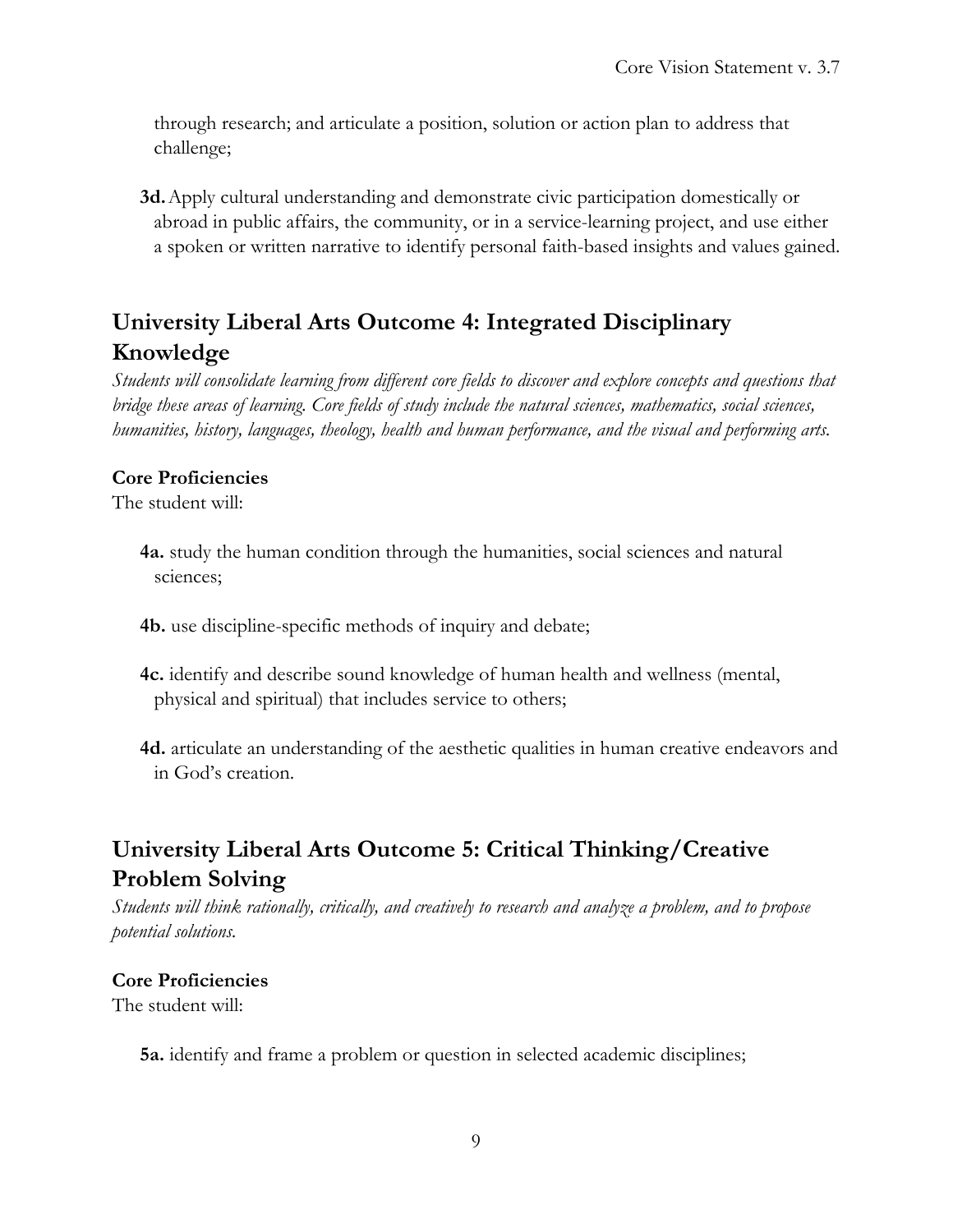- **5b.** distinguish among ideas, concepts, theories or practical approaches to the problem or question;
- **5c.** describe ethical considerations present in a problem or issue and show how Christian principles or worldview help to inform solutions and decision making;
- **5d.** demonstrate creativity in evaluating and analyzing problems relevant to society;
- **5e.** use technological and scientific tools critical for success in the workplace.

# **University Liberal Arts Outcome 6: Communicative Fluency**

*The student will communicate effectively*.

#### **Core Proficiencies**

The student will:

- **6a.** develop and present cogent, coherent, and accurate writing for general and specialized audiences;
- **6b.** communicate effectively to general and specialized audiences by listening actively and responding constructively;
- **6c.** prepare and deliver structured oral presentations;
- **6d.** negotiate an action plan for a practical task and communicate the results of the negotiation effectively and accurately, both orally and in writing;
- **6e.** describe, both orally and in writing, how existing knowledge or practice is advanced, tested and revised in each core field studied.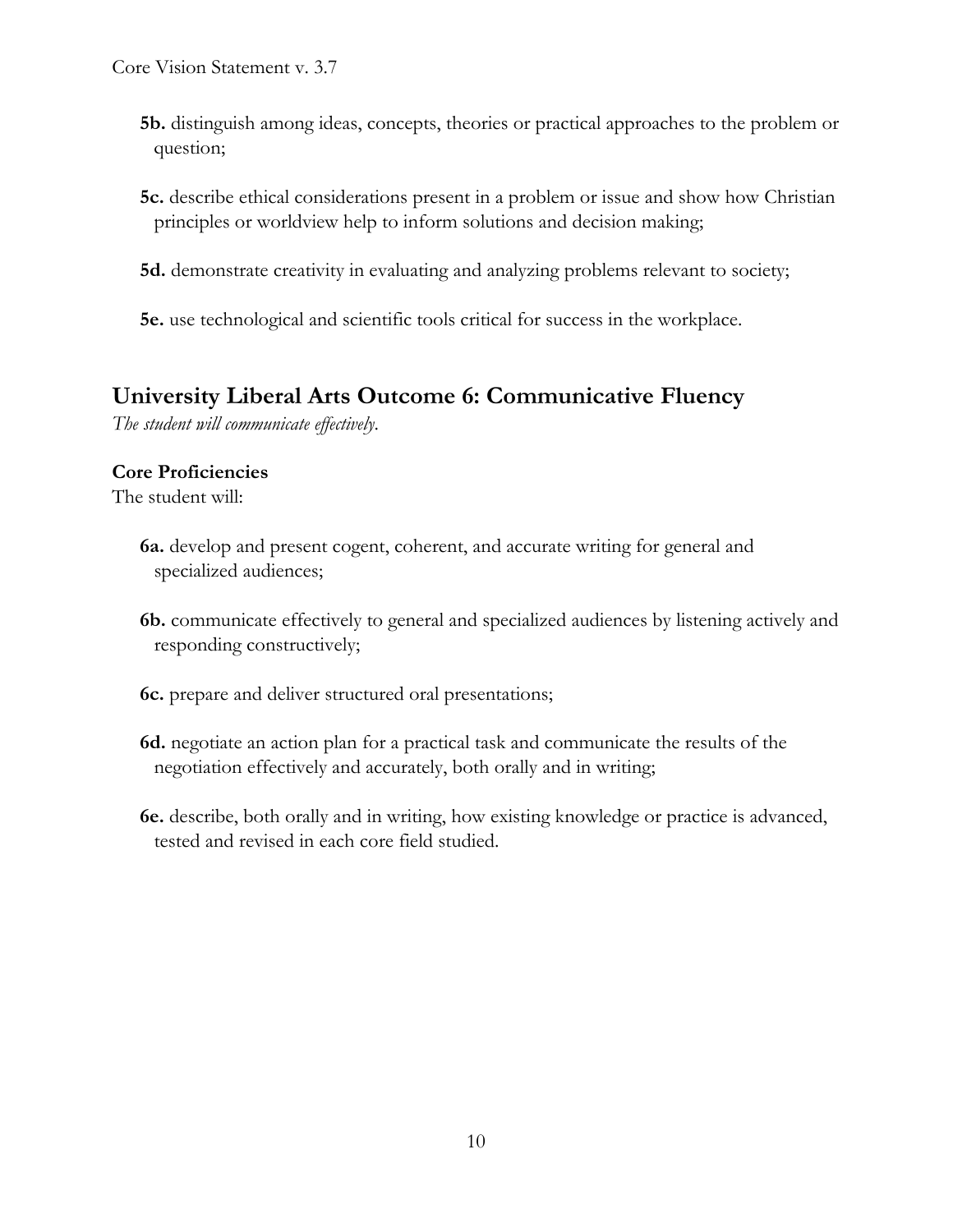#### **University Liberal Arts Outcome 7: Analytical Fluency**

*Students will develop, use and interpret meaningful patterns in data, whether in the form of natural language texts/speech, qualitative information or quantitative data or formulae.* 

#### **Core Proficiencies**

The student will:

- **7a.** accurately carry out qualitative and quantitative analysis appropriate to specific academic disciplines;
- **7b.** explain how both calculations and symbolic operations are used in the arts, humanities, social sciences, natural sciences, computational sciences, and mathematics;

#### **7c.** effectively utilize qualitative and quantitative information;

**7d.** analyze, identify, and interpret meaningful patterns either in qualitative, conceptual, or quantitative information, using tools such as linguistic, logical, algorithmic, mathematical, empirical, or statistical reasoning and argumentation.